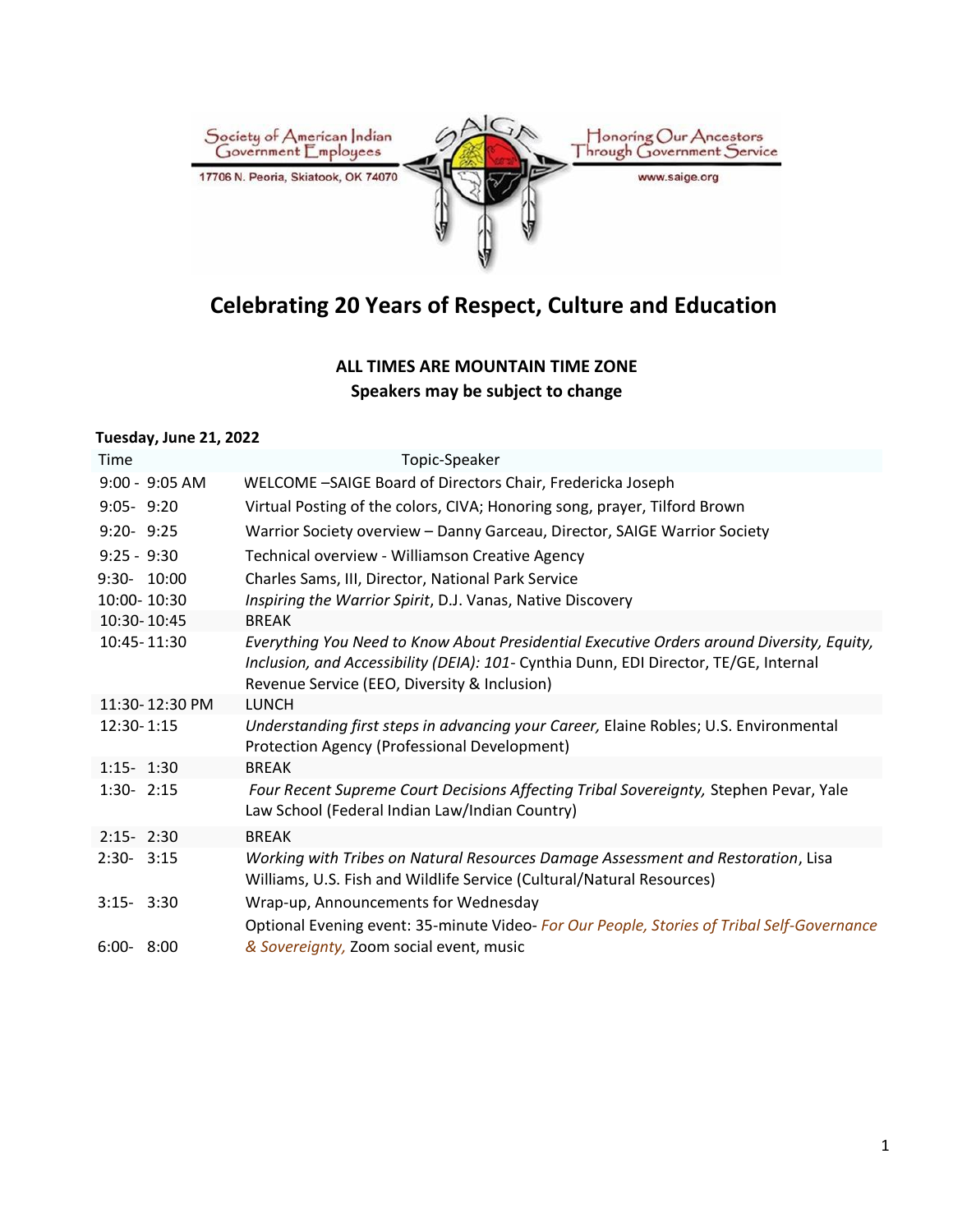

## **Celebrating 20 Years of Respect, Culture and Education**

### **ALL TIMES ARE MOUNTAIN TIME ZONE**

#### **Wednesday, June 22, 2022**

| Time         |                 | Topic-Speaker                                                                                                                                                                           |
|--------------|-----------------|-----------------------------------------------------------------------------------------------------------------------------------------------------------------------------------------|
| $9:00-$      | 9:05 AM         | WELCOME - Jay Spaan, SAIGE Vice-Chair; Prayer song, Tilford Brown                                                                                                                       |
| $9:05 -$     | 9:10            | Technical overview (Williamson Creative)                                                                                                                                                |
| $9:10-$      | 9:20            | Introduction of SAIGE Board of Directors - Fredericka Joseph                                                                                                                            |
| $9:20-$      | 9:30            | Youth Program Overview - JoAnn Brant, SAIGE Youth Director                                                                                                                              |
| $9:30-$      | 10:00           | Bryan Newland, Assistant Secretary for Indian Affairs, U.S. Department of the Interior                                                                                                  |
| 10:00- 10:30 |                 | Heather Dawn Thompson, Director, Office of Tribal Relations, U.S. Department of<br>Agriculture, Tribal Food Sovereignty                                                                 |
| 10:30- 10:45 |                 | <b>BREAK</b>                                                                                                                                                                            |
| 10:45- 11:30 |                 | Seven Grandfather Teachings, James Vukelich Kaagegaabaw (Cultural/Natural Resources)                                                                                                    |
|              | 11:30- 12:30 PM | <b>LUNCH</b>                                                                                                                                                                            |
| 12:30- 1:15  |                 | Accessing American Indian and Alaska Native Statistics, Dee Alexander, Eric Coyle, U.S.<br>Census Bureau (EEO/Diversity and Inclusion)                                                  |
| $1:15-$      | 1:30            | <b>BREAK</b>                                                                                                                                                                            |
| $1:30-$      | 2:15            | Implications for Tribes of the McGirt Supreme Court Decision, Stacy Leeds; Sandra Day<br>O'Connor College of Law, Arizona State University (Indian Law/Indian Country)                  |
| $2:15-$      | 2:30            | <b>BREAK</b>                                                                                                                                                                            |
| $2:30-$      | 3:15            | Best Laid Plans: Unpredictable Destinations for American Indian and Alaska Native<br>Professionals, Jared Hautamaki, U.S. Environmental Protection Agency (Professional<br>Development) |
| 3:15         | 3:30            | Wrap-up, Announcements for Thursday                                                                                                                                                     |
| 6:00         | 8:00            | Optional Evening Event: Military Awards and Partnership Recognition night, Musical<br>entertainment                                                                                     |